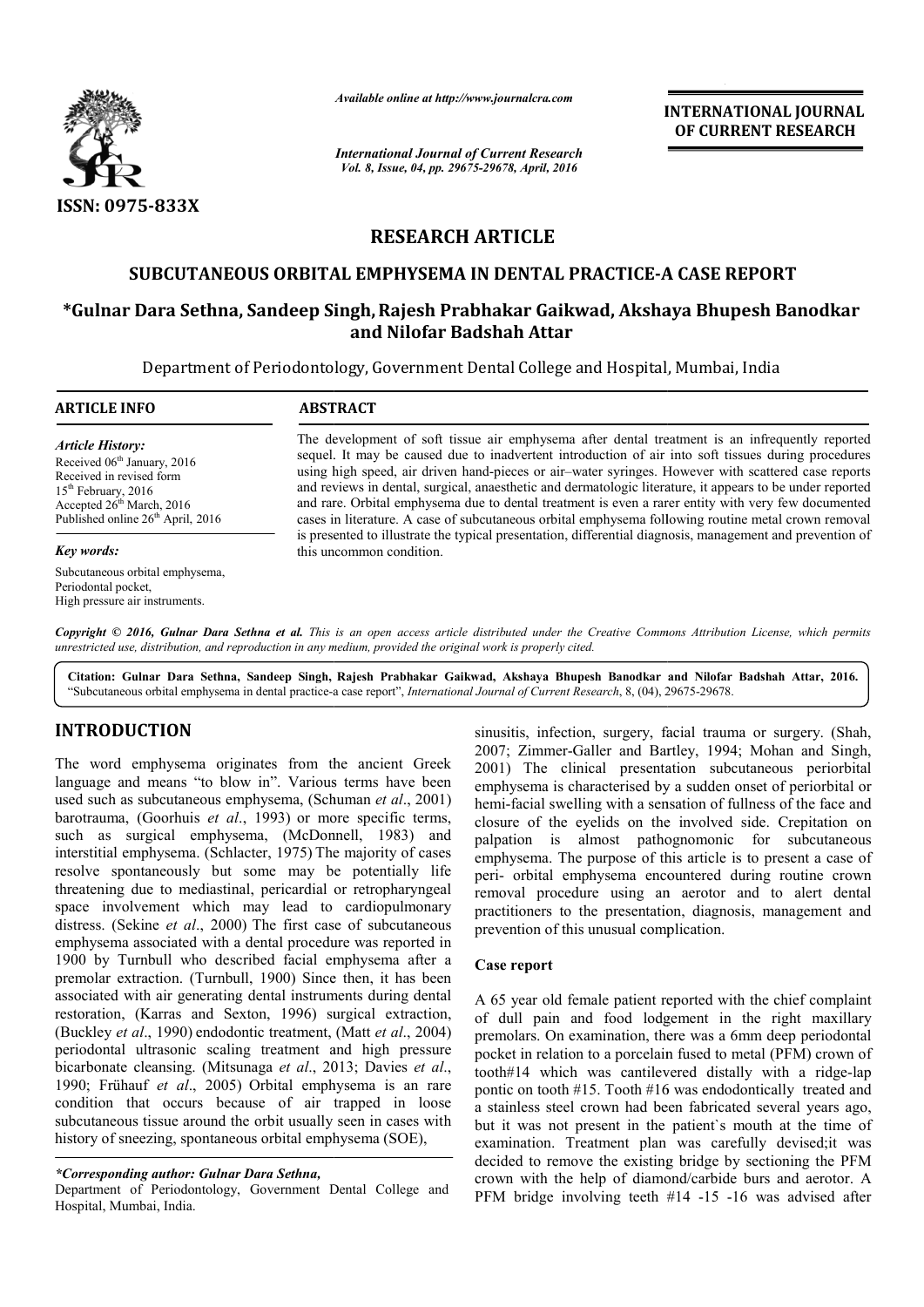addressing the periodontal status of the patient. Patient was reportedly healthy and gave a history of extraction of her maxillary right and left third molars six months ago. Local anaesthesia was obtained with supra-periosteal injection. It was planned to section the PFM crown on tooth #14 with an air driven hand -piece and diamond /carbide burs. During the sectioning of the crown, an immediate marked swelling was noted over the right side of the face, extending up to the lower eyelid. The patient experienced no pain and could breathe normally. Dental treatment was immediately discontinued, a physician was consulted immediately and vitals were monitored. The vital signs were all within normal limits (temperature 37.1°C, respiratory rate 16 breaths per minute, heart rate 80 beats per minute, blood pressure 120/70 mmHg) and she was warm and well perfused and hemodynamically stable. Examination of her respiratory and cardiovascular system by the physician revealed vesicular breath sounds with good air entry bibasally and a midline trachea. Patient was comfortable, able to swallow and was not in any respiratory distress. There was crepitus on palpation of the infra -orbital region on right side of the face. On lid retraction, there was minimal conjunctival congestion. Extra ocular movements were full and the pupil was briskly reacting to light. Fundus examination revealed no abnormalities.

Diagnosis of orbital emphysema was made after eliminating the other possibilities of anaphylaxis, angioedema, hematoma, cellulitis and soft tissue infections. Patient was gently informed about the situation and was instructed to contact the clinician if she had any post-operative problems. Prophylactic antibiotics, non-steroidal anti-inflammatory drugs and decongestant nasal drops were prescribed. Patient was advised to avoid blowing her nose for a few days and was recalled the next day for followup. Twenty four hours later, the swelling had reduced slightly. The patient was examined and monitored daily for five consecutive days. Clinical improvement with resolution of the orbital emphysema was noted with minimal crepitus after 7-10 days.

#### **DISCUSSION**

Orbital emphysema is generally a benign condition that occurs following forceful injection of air into the orbital soft tissue spaces. The medial orbital wall (lamina papyracea), which is known theoretically to be the weakest point of the orbital wall, has been reported as the most common site of pure orbital fractures and passage of air from paranasal sinuses. (Shah, 2007) Emphysema typically results from forceful entry of air into the orbital soft tissue spaces following an orbital fracture. However, other mechanisms including infection, pulmonary barotrauma, injury from compressed air hoses, complications from surgery, sneezing, airplane travel, and Boerhaave's syndrome (esophageal rupture) have been reported. (Zimmer-Galler and Bartley, 1994; Mohan and Singh, 2001) In the dental setting, it may be caused due to the use of high speed dental hand pieces especially those which are air turbine driven. These expel high pressure air towards the cutting surface of the bur. Due to inadvertent break in the integrity of the mucosa, air under pressure is able to travel subcutaneously. Periorbital emphysema as a complication during endodontic retreatment of an upper central incisor was reported by Al-Qudah in 2013. Cases of emphysema following scaling and crown preparation have also been reported. (Shah, 2007; Zemann *et al*., 2007) Hunts *et al*. (1994) proposed a classification to manage orbital emphysema. Stage I is detected only radiographically, without much clinical evidence; Stage II presents with globe dystopia or proptosis; Stage III presents with increased Intra-Ocular Pressure (IOP) and optic nerve ischemia. Finally stage IV shows orbital compartment syndrome with significantly raised IOP and central retinal artery occlusion. Stages I & II are managed conservatively with antibiotics, decongestants and avoidance of nose blowing. With stage III, orbital decompression is done with a needle attached to a syringe filled with saline and plunger removed. Additionally, treatment with high dose intravenous corticosteroids is indicated in patients with vision loss to prevent ischemic or direct injury to optic nerve.



**Frontal view reveals well defined swelling in the peri-orbital region**



**Intra -oral view shows inadequate width of attached gingiva and ridge- lap pontic in tooth #15 region causing gingival tissue impingement**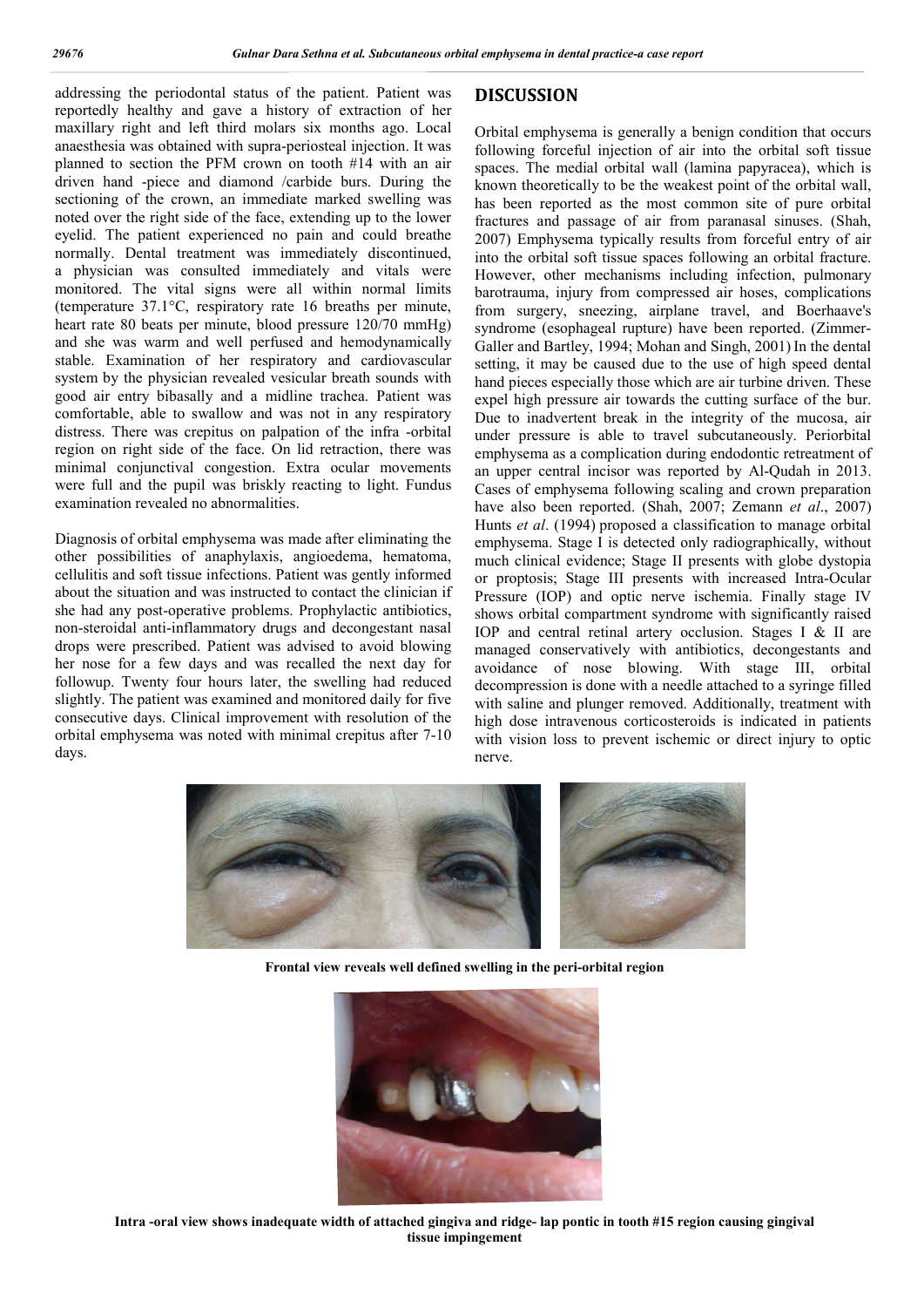Stage IV orbital emphysemas are treated by immediate decompression with lateral canthotomy / cantholysis. Further management is as for stage III orbital emphysema. (Rajalaksmi *et al*., 2013)

Heyman and Babayof studied 74 cases, they reported that 71% of cases with subcutaneous emphysema were related with the use of an air syringe, high-speed hand piece or both. Their study also showed that subcutaneous emphysema affects the upper neck in 95% and the eye socket area in 45% of cases, concluding that this is not a rare complication, being caused principally by dental extractions and restorative procedures. (Heyman, 1995) As indicated by Gamboa *et al*, (2007) care should be exercised with periodontal pockets over 4 mm or when there is little attached gingiva, since it may predispose to production of subcutaneous emphysema. Therefore, it is of paramount importance to maintain a safe distance between the hand piece and the soft tissues and / or bone to prevent penetration of air even in the absence of a muco-periosteal flap. The unilateral enlargement of our patient's face was almost undoubtedly attributed to the compressed air from a high-speed hand piece which entered the connective tissue fascia through the periodontal pocket associated with tooth #14.

Since the peri- orbital space offers low tissue resistance, air accumulated readily in this space as was evident by the sudden onset of the swelling of upper and lower eyelids. The inadequate width of attached gingiva and the ridge- lap fixed partial prosthesis design causing gingival tissue impingement in tooth #15 region may have contributed to the occurrence of the peri orbital emphysema. Angioedema, hematoma, cellulitis and soft tissue infections which are an important differential diagnosis for a sudden onset head and neck swelling, had to be ruled out because it may be caused by the use of non- steroidal anti-inflammatory drugs or local anaesthetics, which were administered in the treatment procedure. (Pynn *et al*., 1992) Anaphylaxis would result in more profuse, bilateral facial manifestations with possible cardiorespiratory symptoms. Angioedema usually appears in the maxilla as a reddened area with well circumscribed rings and a burning sensation. (Pynn *et al*., 1992) Hematoma can also be suspected, although crepitus is not usually present. With orbital emphysema there may be complications with a range of severity including proptosis, loss of vision, increased intra ocular pressure, ischemic optic neuritis and central retinal artery occlusion, with the more severe complications caused by orbital compartment syndrome leading to visual loss. (Goldberg *et al*., 1987; Davies and Campbel, 1990) Cervicofacial emphysema may also develop as a result of the introduction of air into fascial planes of the head and neck. These planes consist of loose connective tissue containing potential spaces between layers of muscles, organs and other structures. Once air enters the deep soft tissue under pressure, as is the case when air–water cooled handpieces or air–water syringes are used, it will follow the path of least resistance through the connective tissue, along the fascial planes, spreading to distant spaces. (Davies and Campbel, 1990)

Hence when orbital emphysema shows signs of pressure like restricted ocular motility, sluggish pupillary reaction, disc edema or decreased visual acuity, then drainage of trapped air in the subcutaneous tissue should be considered. It can be done effectively by simple underwater drainage of air by 24-gauge needle or lateral canthotomy and cantholysis. Further complications of subcutaneous emphysema include pneumothorax, pneumopericardium and mediastinitis. (Wearne *et al*., 1998; Benharbit *et al*., 2003) A CT scan is effective in identifying the presence and anatomical location of air when orbital emphysema is suspected. (Rajalaksmi *et al*., 2013) Diagnosis of orbital emphysema was made after eliminating the other possibilities. Prophylactic antibiotics, non-steroidal antiinflammatory drugs and decongestants were prescribed to the patient. Clinical improvement of the emphysema was noted after 2-3 days, with minimal crepitus after 7-10 days.

#### **Conclusion**

Management of orbital emphysema is controversial due to the limited number of reported cases as many cases go unrecognised or are misdiagnosed. It can be alarming both for the patient and for the dentist. The most important immediate step in the management of emphysema is a correct diagnosis which is established by the sudden onset of neck swelling, crepitus sound, and the lack of significant tenderness, erythema, oedema, or lymph node involvement. In most cases, trapped air is absorbed in the course of three to seven days without active intervention; however, it may be recommended to give a course of prophylactic antibiotics, to prevent secondary infection from dissemination of oral flora along tissue spaces.It is important to make differential diagnosis of this complication with others that also produce volume increase like hematoma, allergic reaction or angioedema. It is therefore recommended to avoid direct contact between the head of the hand piece and the tooth, as this may cause air to penetrate directly into the tissues. Early recognition of sub- cutaneous emphysema is important and judicious use of intra-oral dental instruments using compressed air is advised.

### **REFERENCES**

- Al-Qudah A, Amin F, Hassona Y. 2013. Periorbital emphysema during endodontic retreatment of an upper central incisor: a case report. *Br Dent J.,* Nov. 8; 215(9):459-61
- Andrew J. Mather, Andrew A. Stoykewych, John B. Curran. 2006. Cervicofacial and Mediastinal Emphysema complicating a Dental Procedure. *J Can Dent Assoc*., 72(6)565–8
- Benharbit M, Karim A, Lazreq M, Mohcine Z. 2003. Emergency treatment of post-traumatic orbital emphysema: a case report. *J Fr Ophthalmol*., 26:957.
- Buckley MJ, Turvey TA, Schummann SP, Grimson BS. 1990. Orbital emphysema causing vision loss after a dental extraction. *J Am Dent Assoc*., 120(4):421–2, 424
- Davies JM, Campbell LA. 1990. Fatal air embolism during dental implant surgery: a report of three cases. *Can J Anesth*., 37(1):112–21.
- Davies JM, Campbell LA. 1990. Fatal air embolism during dental implant surgery: A report of three cases. *Can J Anaesth*., 37:112-121
- Frühauf J, Weinke R, Pilger U, Kerl H, Müllegger R R. 2005. Soft tissue cervicofacial emphysema after dental treatment: